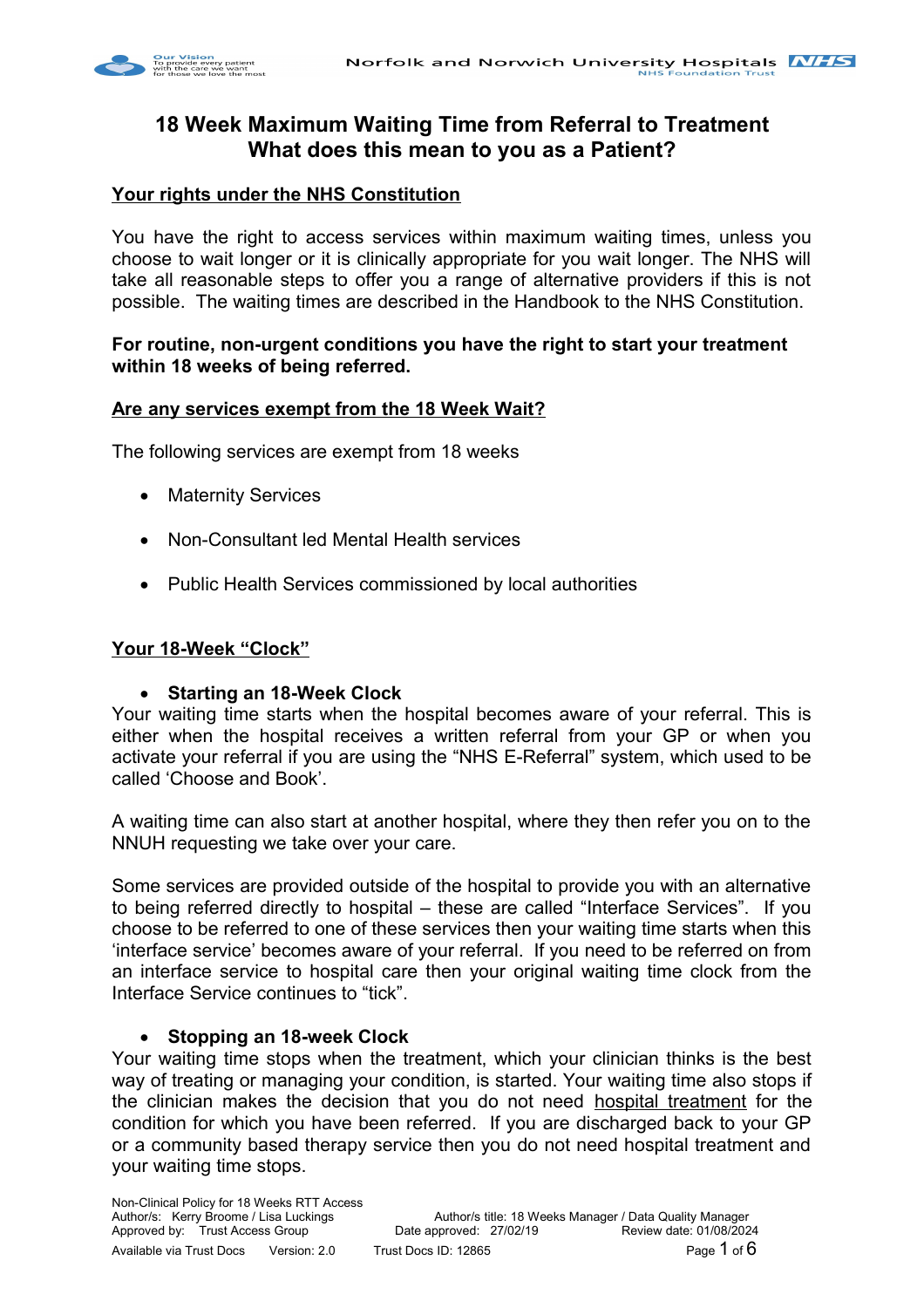

For conditions that require treatment, but not involving surgery, your treatment will start (and so your waiting time will stop), when you are given medication, advice, start therapy or are fitted with an appropriate device.

For conditions that do require surgery your treatment will start (and so your waiting time will stop) on the day you are admitted for surgery.

Sometimes it is clinically more appropriate to actively monitor your condition as opposed to actively treating you; in this case your 18 week clock will stop. If in the future your clinician feels it is appropriate to treat you, then on the day that decision is made a **new** 18-week clock will be started for you and you can expect to start your treatment within 18 weeks of that date.

### **Starting a new 18-week clock**

In certain cases you may start a new 18-week clock. This is normally:

- $\triangleright$  Following a period of active monitoring (as above) when your clinician feels it is now appropriate to start treating you.
- $\triangleright$  If you are having a bi-lateral procedure such as two cataract operations, two hip replacements or two knee replacements (one at a time). In these cases your original 18-week clock will stop when you are admitted for your first operation and a new clock will be started when your clinician tells you that you are fit and ready for the second operation.
- $\triangleright$  If for what-ever reason it is decided that your current treatment plan needs to be changed to something new and substantially different then you will start a new 18-week clock. The clock will stop when your new treatment is started.

**What if it's not appropriate to treat you in 18 weeks?**

In very few cases it would not be in a patient's best interest to start their treatment within 18 weeks. These cases are known as clinical exceptions. If we do not feel that it is in your best interest to treat you within 18 weeks and if we did it might compromise your care then we will explain this to you.

### **What happens if you are not well enough to have your operation?**

Sometimes patients are not well enough to have their operation. If this is just a temporary illness such as a minor cough or cold then your admission may be delayed and your 18 week clock will continue to tick and we will try and admit you as soon as possible when you are well.

Sometimes during the course of investigations or at pre-operative assessment other illnesses or conditions may be discovered. In some cases, for example the discovery of a previously un-diagnosed heart condition, it may be unsafe to proceed with your operation because of the risks this might involve.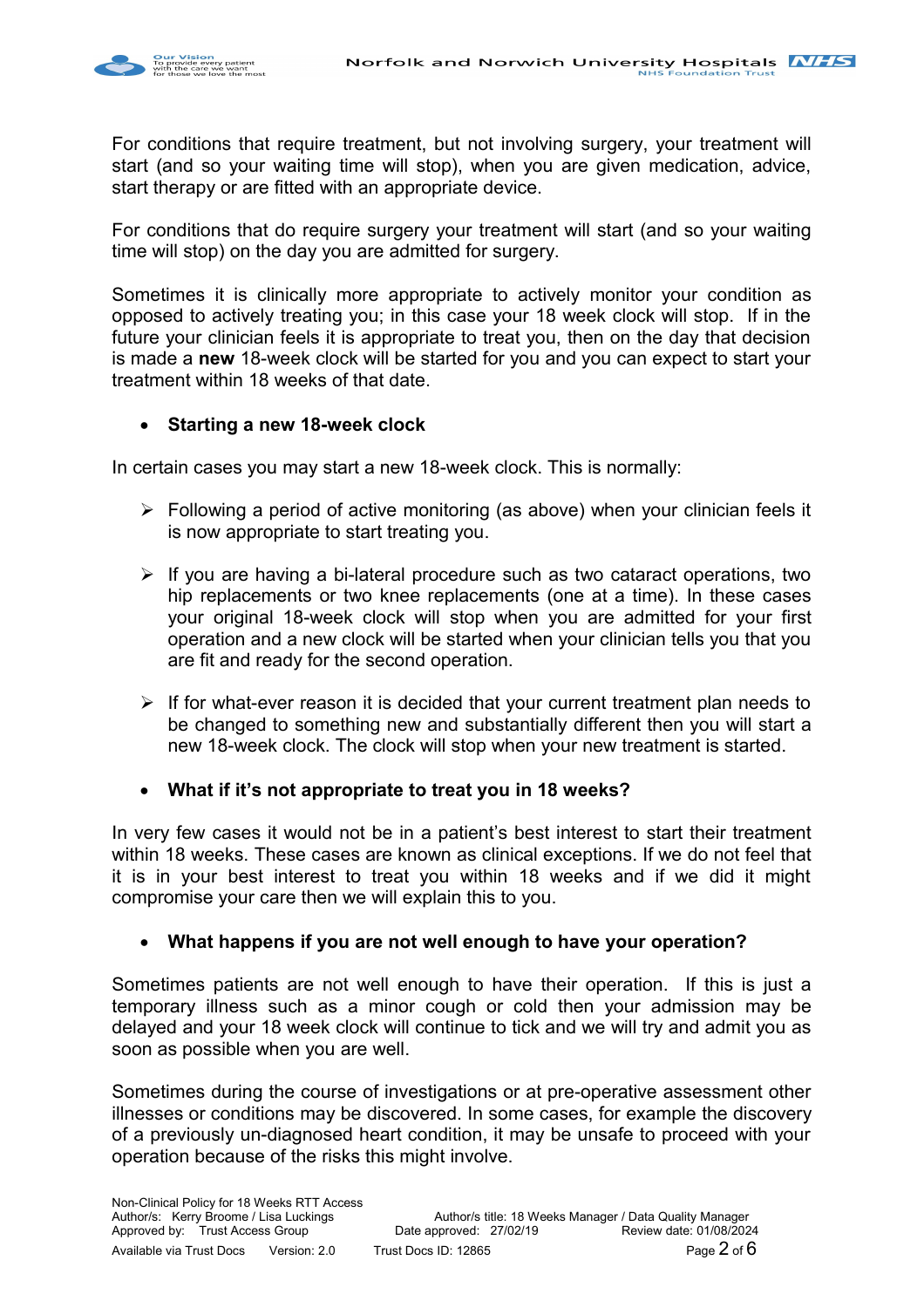

If you are medically unfit for a longer period (e.g. two weeks or more), the clinician responsible for your care may decide to refer you back to your GP for management of the condition which has made you unfit for your operation and your 18 week clock will be stopped. When you are fit enough to have surgery, which may be quite some time ahead, your GP will re-refer you to the hospital and you will start a new 18 week clock.

## **Offering you an Appointment / Admission date**

If you do require an outpatient appointment or surgery, we will make you a 'reasonable offer' for your appointment / admission date. We will try to provide you with two reasonable offer dates when we contact you; however, this may not always be possible.

By reasonable, we mean that the date offered to you must be more than 3 weeks ahead of the date when the offer is made. This is normally the first available clinic / operating list, 3 weeks ahead of the date that the person at the hospital who is booking your operation speaks to you. If we are able to offer you an earlier date (Short Notice) and you chose to accept this, the earlier date becomes a 'reasonable offer' as we have agreed this with you.

If you turn-down the reasonable offer and choose a later date, the Trust has agreed that any patient who chooses to delay their operation for more than 28 days may be potentially putting themselves at harm or compromising the outcome of their treatment.

If you choose to delay your appointment / operation after receiving a reasonable offer of a date from us, you may be referred back to the care of your GP.

Your notes will be reviewed by your Consultant to see if this is clinically appropriate and the Consultant may decide to continue to treat you or you may be referred back to your GP for them to clinically manage your condition as appropriate.

### **Helping us treat you within 18 Weeks**

In order to treat you and other patients within 18 weeks we will always try to negotiate an appointment with you and offer you a reasonable offer of appointment. We ask all referring GP's to ensure that you are fit, ready, willing and able to attend for any appointment and undergo any treatment that may be required.

### **If you've already received treatment – please let us know and help with our valuable NHS resources.**

If you have received treatment at another hospital for the condition for which you were referred, or believe that you no longer require or wish to have surgery, please let your consultants secretary know and they will be able to advice on any further course of action required and, if appropriate, remove you from the waiting list. Please contact us by calling the main hospital switchboard on 01603 286286 and ask to speak to your consultants secretary.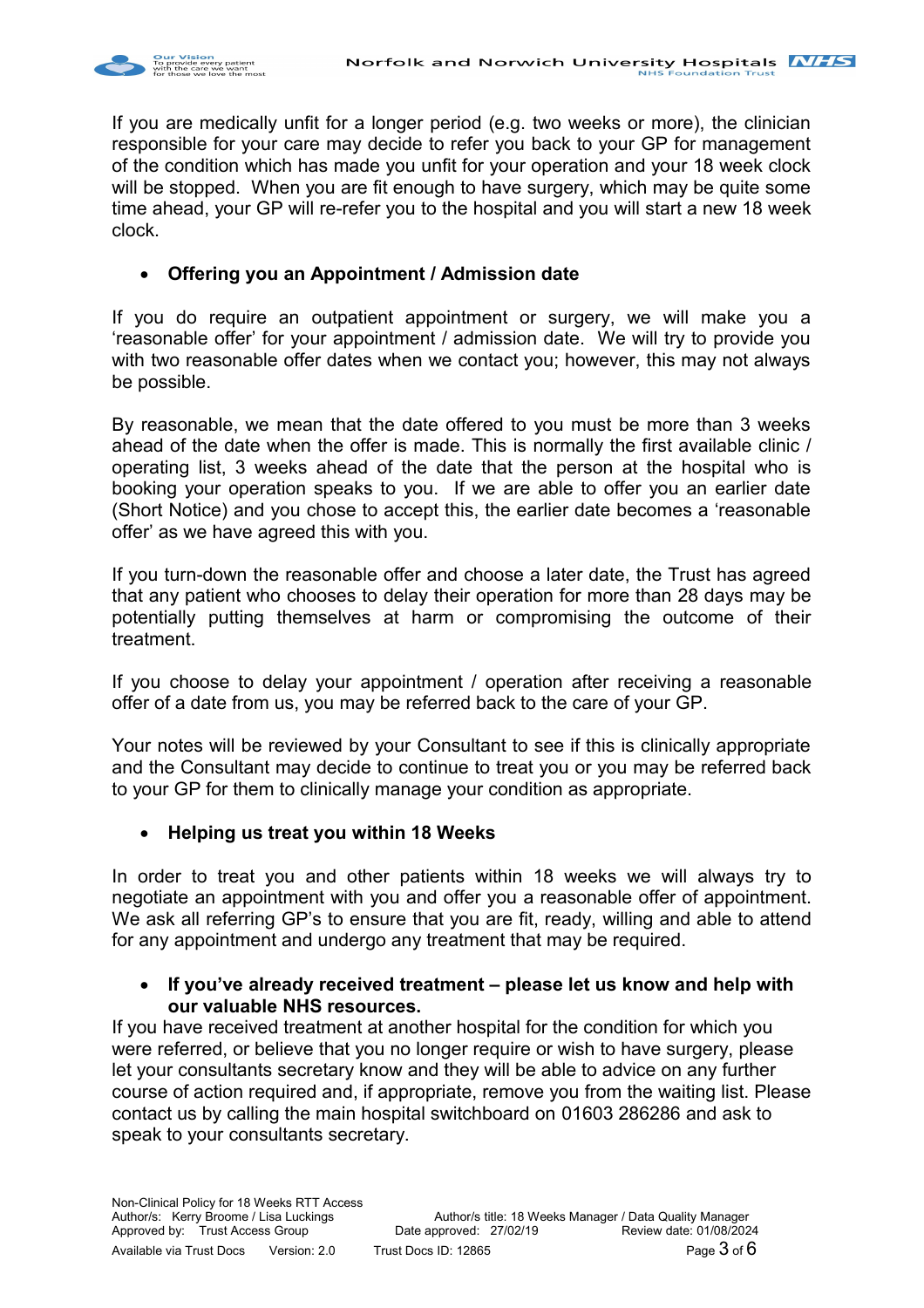

The Trust has agreed the following rules to allow us to manage your 18 week pathway effectively. All of these are in line with the national rules on measuring 18 Week waiting times.

 **If you do not attend your first out-patient appointment without giving us notice**

If the clinician to whom you have been referred does not consider that it would compromise your care, you will be discharged back to your GP and your 18 week pathway will be stopped. You will need to make contact with your GP who, if appropriate will refer you again to the hospital. Your 18 week clock will start from zero again when you are re-referred and we receive your referral.

If the clinician considers it is important that we re-book your appointment then your clock will start on the day that we agree your new appointment date (not on the date of your new appointment).

### **If you do not attend any subsequent appointments without giving us notice.**

To encourage patients to make the best use of NHS resources and to discourage unnecessary waste, the Trust has agreed that, unless there are genuine extenuating circumstances, patients who do not to attend any subsequent appointments without giving us notice, will be highlighted to the clinician responsible for your care to review.

At this point your clinician will take a view as to whether discharging you back to the care of your GP will compromise your care or not. If your care would not be compromised then you will be discharged back to your GP and your 18 week pathway will be stopped. You will have to make contact with your GP who, if appropriate will refer you again to the hospital. Your 18 week clock will start from zero again when you are re-referred and we receive your referral.

### **If you need to cancel and re-book an appointment / admission.**

If for whatever reason you need to cancel and re-book your appointment please let us know as soon as possible. If you cancel and re-book an appointment anywhere along your 18 week pathway, (e.g. at outpatients, diagnostic or admission) more than twice, and if it does not compromise your care, then we may discharge you back to your GP after a clinican has reviewed your case..

If we do not discharge you, because you have cancelled and re-booked your appointments we may not be able to treat you in 18-weeks. Furthermore, by choosing to delay your treatment you may have given up your right to treatment by an alternative provider because you have chosen to wait longer.

### **You may choose to wait longer for appointments / treatment which will then make it impossible to treat you within 18 weeks.**

In such cases you are deemed to have chosen to wait longer than 18-weeks. By choosing to wait longer than 18-weeks you give up your right to treatment by an alternative provider.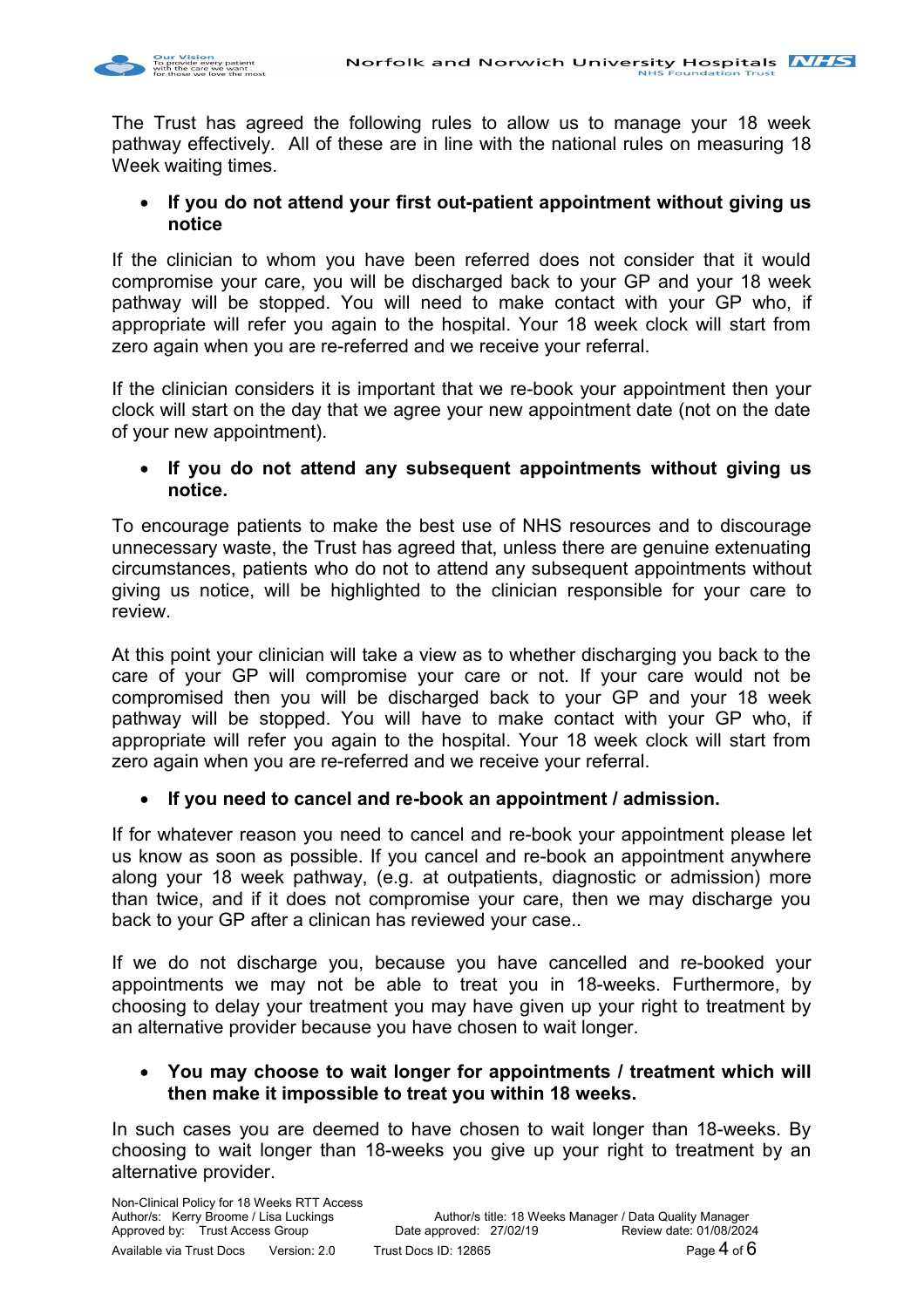

#### **Contacting you about your appointments.**

In order to make the best use of our resources we try to make sure that patients are aware of their appointments in order to do this:

- We will call you by telephone to arrange an appointment with you;
- We will spread these calls over two different days and try at different times of day;
- If we cannot speak to you we will try and leave a message asking you to contact us;
- If we cannot speak to you then we will write to you asking you to contact us within seven days to arrange an appointment.
- With your permission we may also use text messaging

### **What if you feel you have been waiting too long?**

If you feel that your treatment has not started within 18 weeks since you were referred then please contact us to discuss this.

#### **What we will do**

We will check how long you have been waiting and what is planned to happen to you next.

We will confirm to you if it is or is not possible to treat you within 18 weeks

### **If it's not possible to treat you within 18 weeks**

We can offer you the choice of staying under the care of your current consultant and wait longer than 18 weeks for the start of your treatment

(*Note: this will still be recorded as a failure on our part*)

We will investigate and if possible offer you a clinically appropriate alternative provider who would be able to treat you sooner

#### **If we cannot offer you an alternative provider who could treat you sooner**

If we are unable to offer you an alternative provider who could treat you sooner than us, then we will confirm this to you and advise you who to contact next. This will normally be the Clinical Commissioning Group (CCG) who is responsible for commissioning your healthcare. For certain specialist services this could be NHS England.

#### **If your condition deteriorates significantly whilst you are waiting.**

It is important that should you have any significant changes in the condition for which you were initially referred or your symptoms have worsened, these are brought to the attention of your GP or consultants Secretary.